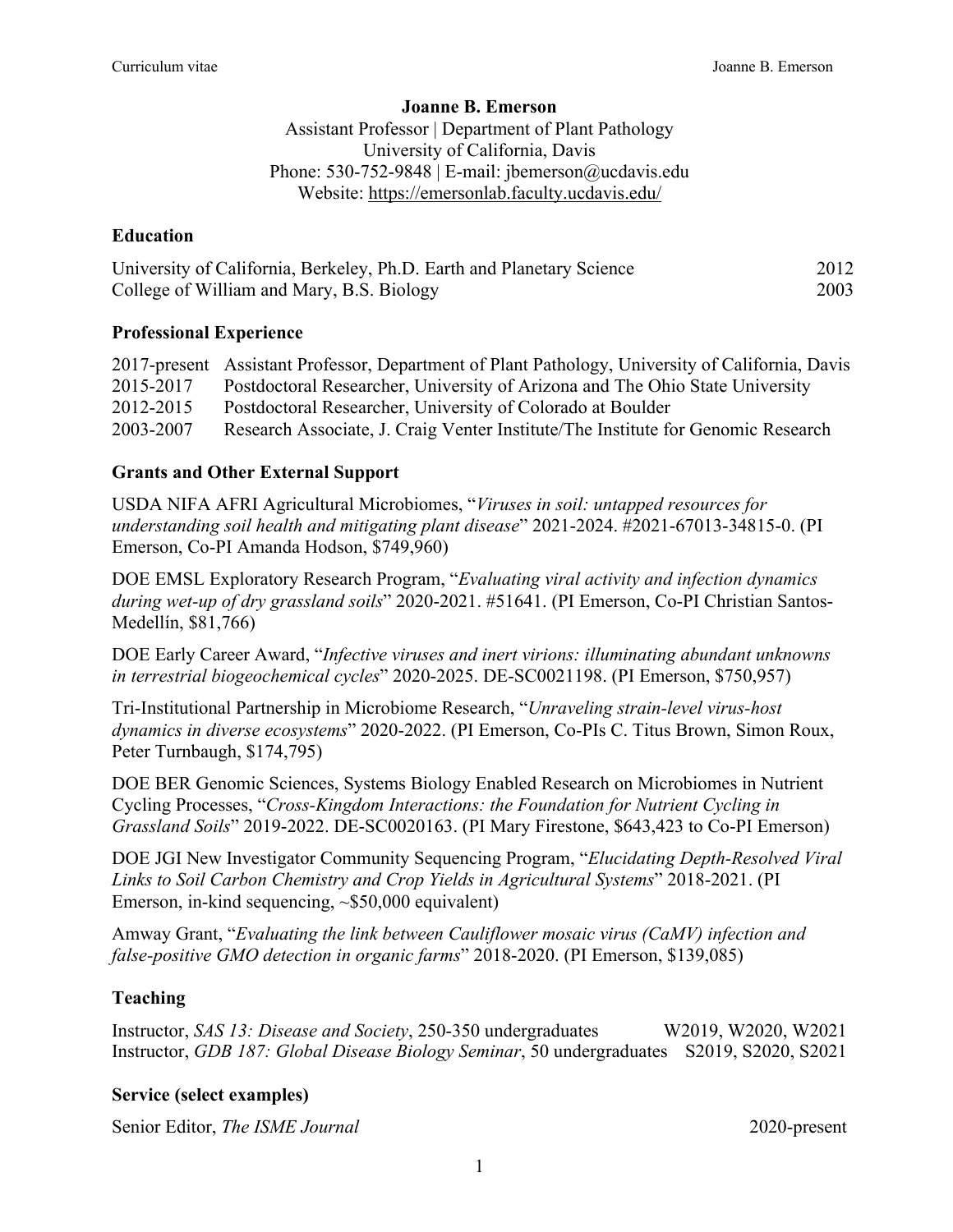| Editor, <i>mSystems</i>                                                         | $2019$ -present |
|---------------------------------------------------------------------------------|-----------------|
| Review Editor, Frontiers in Agronomy, Plant-Soil Interactions section           | $2019$ -present |
| Review Editor, <i>Frontiers in Microbiology</i> , Aquatic Ecology section       | 2018-2019       |
| Proposal reviewer for DOE BER, DOE PNNL (EMSL), NSF Polar Programs, NSF EpSCOR, |                 |
| <b>NASA</b>                                                                     |                 |

- Peer reviewer for *Applied and Environmental Microbiology*, *Atmospheric Environment*, *Biogeosciences*, *Biology and Fertility of Soils*, *BMC Evolutionary Biology*, *BMC Genomics*, *Boreal Environment Research*, *Communications Biology*, *Ecological Applications*, *Ecological Indicators*, *Environmental Microbiology*, *Environmental Science & Technology*, *FEMS Microbiology Ecology*, *Frontiers in Earth Science*, *Frontiers in Microbiology*, *Genome Biology and Evolution*, *Geophysical Research Letters*, *Indoor Air*, *Infection, Genetics, and Evolution*, *The ISME Journal*, *Life*, *Limnology & Oceanography*, *Microbial Ecology*, *Microbiome*, *mBio*, *mSphere*, *mSystems*, *Nature Biotechnology*, *Nature Microbiology*,  *Pedosphere*, *PeerJ*, *Science of the Total Environment*, *Soil Biology and Biochemistry*, *Viruses*, and *Water Research*
- Organizing Committee, Viral EcoGenomics and Applications (VEGA) 2017-2020 Symposium (part of the DOE JGI User meeting, http://usermeeting.jgi.doe.gov)

## **Publications**

\*undergraduate, §graduate student, or †postdoc in our group

- **†** Sorensen, J.W., **†** Zinke, L.A., **§** ter Horst, A.M., **†** Santos-Medellín, C., \* Schroeder, A., **Emerson, J.B.** (2021). DNase treatment improves viral enrichment in agricultural soil viromes. *submitted*. (*bioRxiv* preprint: https://www.biorxiv.org/content/10.1101/2021.06.01.446688v1.full)
- **§** ter Horst, A.M., **†** Santos-Medellín, C., **†** Sorensen, J.W., **†** Zinke, L.A., Wilson, R.M., Johnston, E.R., Trubl, G., Pett-Ridge, J., Blazewicz, S.J., Hanson, P.J., Chanton, J.P., Schadt, C.W., Kostka, J.E., **Emerson, J.B.** (2021). Minnesota peat viromes reveal terrestrial and aquatic niche partitioning for local and global viral populations. *submitted*. (*bioRxiv* preprint: https://www.biorxiv.org/content/10.1101/2020.12.15.422944v1.full)
	- 40. **Emerson, J.B.**, Varner, R.K., Wik, M., Parks, D.H., Neumann, R.B., Johnson, J.E., Singleton, C.M., Woodcroft, B.J., Tollerson II, R., Owusu-Dommey, A., Binder, N., Freitas, N.L., Crill, P.M., Saleska, S.R., Tyson, G.W., Rich, V.I. Diverse sediment microbiota shape methane emission temperature sensitivity in Arctic lakes. *Nature Communications*, *in press*. (*bioRxiv* preprint: https://www.biorxiv.org/content/10.1101/2020.02.08.934661v1)
- 39. **†** Santos-Medellín, C., **†** Zinke, L.A., **§** ter Horst, A.M., Gelardi, D.L., Parikh, S.J., **Emerson, J.B.** (2021). Viromes outperform total metagenomes in revealing the spatiotemporal patterns of agricultural soil viral communities. *The ISME Journal*. https://www.nature.com/articles/s41396-021-00897-y
- 38. **†** Zinke, L.A., Evans, P.N., **†** Santos-Medellín, C., \* Schroeder, A.L., Parks, D.H., Varner, R.K., Rich, V.I., Tyson, G.W., **Emerson, J.B.** (2021). Evidence for non-methanogenic metabolisms in globally distributed archaeal clades basal to the *Methanomassiliicoccales*. *Environmental Microbiology*. 23(1):340-357.
	- 37. Trubl, G., Stedman, K., Bywaters, K., Boston, P.J., Kaelber, J.T., Roux, S., **Emerson, J.B.**, Breitbart, M., Yin, J., Janjic, A., Sommers, P., Rodriguez-Roman, E. (2021).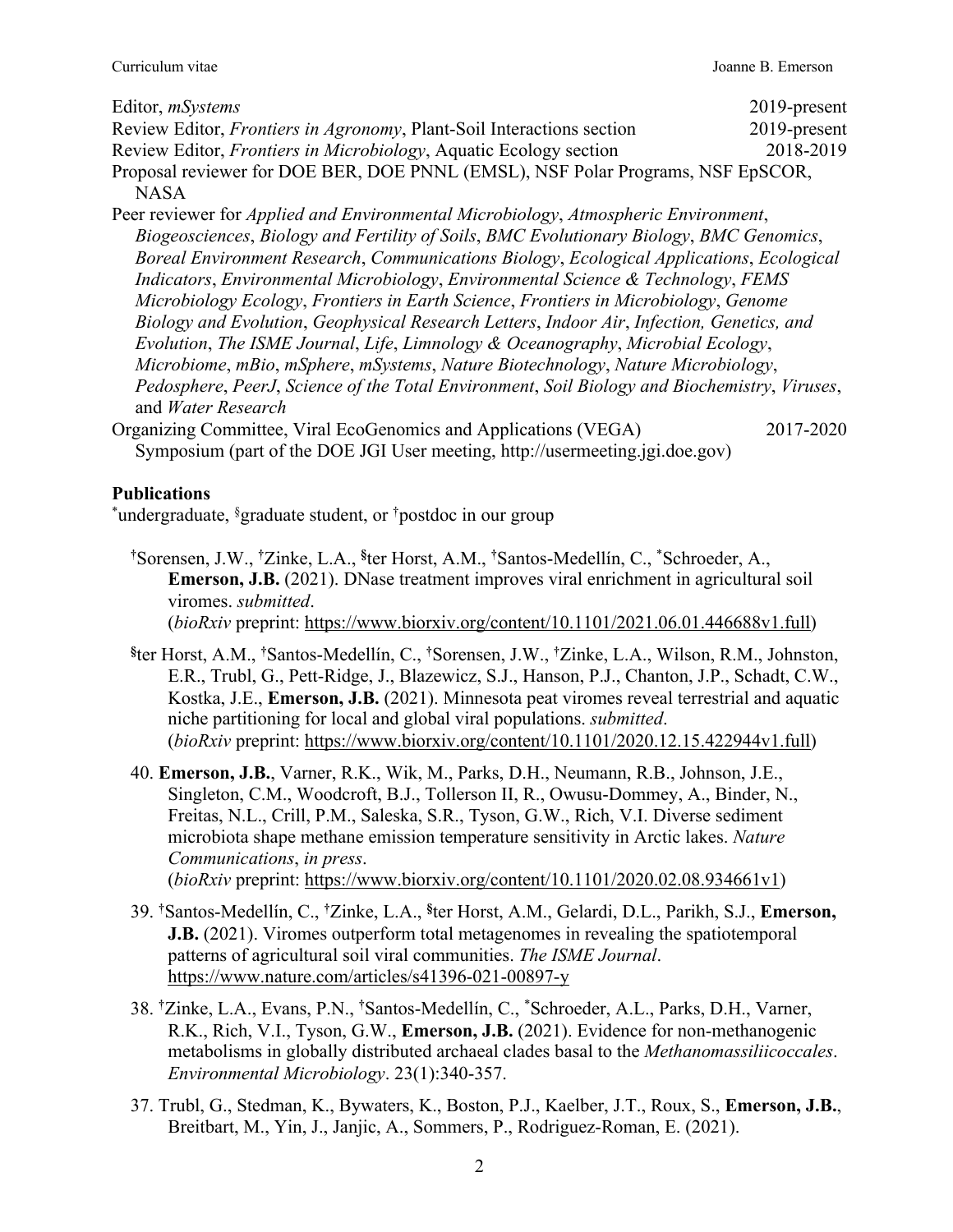Astrovirology: Expanding the Search for Life. *Bulletin of the American Astronomical Society*. 53(4):516.

- 36. Wilson, R.M., Zayed, A., Krossen, K., Woodcroft, B.J., Tfaily, M., **Emerson, J.B.**, Raab, N., Hodgkins, S.B., Verbeke, B., Tyson, G.W., Crill, P.M., Saleska, S.R., Chanton, J.P., Rich, V.I. (2021). Functional capacities of microbial communities to carry out large scale geochemical processes are maintained during ex situ anaerobic incubation. *PLoS ONE*. 16(2):e0245857.
- 35. **†** Bak, A. & **Emerson, J.B.** (2020). Cauliflower mosaic virus (CaMV) biology, management, and relevance to GM plant detection for sustainable organic agriculture. *Frontiers in Sustainable Food Systems*. 4:21.
	- 34. Bolduc, B., Hodgkins, S.B, Varner, R.K., Crill, P.M., McCalley, C.K., Chanton, J.P., Tyson, G.W., Riley, W.J., Palace, M., Duhaime, M.B., Hough, M.A., IsoGenie Project Coordinators, IsoGenie Project Team (including **Emerson, J.B.**), A2A Project Team, Saleska, S.R., Sullivan, M.B., Rich, V.I. (2020). The IsoGenie database: an interdisciplinary data management solution for ecosystems biology and environmental research. *PeerJ*. 8:e9467.
	- 33. Dundore-Arias, J.P., Eloe-Fadrosh, E., Schriml, L.M., Beattie, G.A., Brennan, F.P., Busby, P.E., Calderon, R.B., Castle, S.C., **Emerson, J.B.**, Everhart, S.E., Eversole, K., Frost, K.E., Herr, J.R., Huerta, A.I., Iyer-Pascuzzi, A.S., Kalil, A.K., Leach, J.E., Leonard, J., Maul, J.E., Prithiviraj, B., Potrykus, M., Redekar, N.R., Rojas, J.A., Silverstein, K.A.T., Tomso, D.J., Tringe, S.G., Vinatzer ,B.A., Kinkel, L.L. (2020). Community-driven Metadata Standards for Agricultural Microbiome Research. *Phytobiomes Journal*. 4(2):115-121.
- 32. **†** Bak, A.B. & **Emerson, J.B.** (2019). Multiplex quantitative PCR for single-reaction genetically modified (GM) plant detection and identification of false-positive GM plants linked to Cauliflower mosaic virus (CaMV) infection. *BMC Biotechnology*. 19(1):73.
	- 31. **Emerson, J.B.** (2019). Soil Viruses: A New Hope. *mSystems*. 4(3):e00120-19.
	- 30. Roux S., Adriaenssens, E.M., Dutilh, B.E., Koonin, E.V., Kropinski, A.M., Krupovic, M., Kuhn, J.H., Lavigne, R., Brister, J.R., Varsani, A., Amid, C., Aziz, R.K., Bordenstein, S.R., Bork, P., Breitbart, M., Cochrane, G.R., Daly, R.A., Desnues, C., Duhaime, M.B., **Emerson, J.B.**, Enault, F., Fuhrman, J.A., Hingamp, P., Hugenholtz, P., Hurwitz, B.L., Ivanova, N.N., Labonte, J.M., Lee, K.-B., Malmstrom, R.R., Martinez-Garcia, M., Mizrachi, I., Ogata, H., Paez-Espino, D., Petit, M.-A., Putonti, C., Rattei, T., Reyes, A., Rodriguez-Valera, F., Rosario, K., Schriml, L., Schulz, F., Steward, G.F., Sullivan, M.B., Sunagawa, S., Suttle, C.A., Temperton, B., Tringe, S.G., Thurber, R.V., Webster, N.S., Whiteson, K.L., Wilhelm, S.W., Wommack, K.E., Woyke, T., Wrighton, K.C., Yilmaz, P., Yoshida, T., Young, M.J., Yutin, N., Zeigler-Allen, L., Kyrpides, N.C., Eloe-Fadrosh, E.A. (2019). Minimum Information about an Uncultivated Virus Genome (MIUViG): a community consensus on standards and best practices for describing genome sequences from uncultivated viruses. *Nature Biotechnology*. 37(1):29.
	- 29. Trubl, G., Jang, H.B., Roux, S., **Emerson, J.B.**, Solonenko, N., Vik, D.R., Solden, L.M., Ellenbogen, J., Runyon, A.T., Bolduc, B.J., Woodcroft, B.J., Saleska, S.R., Tyson, G.W., Wrighton, K.C., Sullivan, M.B., Rich, V.I. (2018). Soil viruses are underexplored players in ecosystem carbon cycling. *mSystems.* 3(5):e00076-18.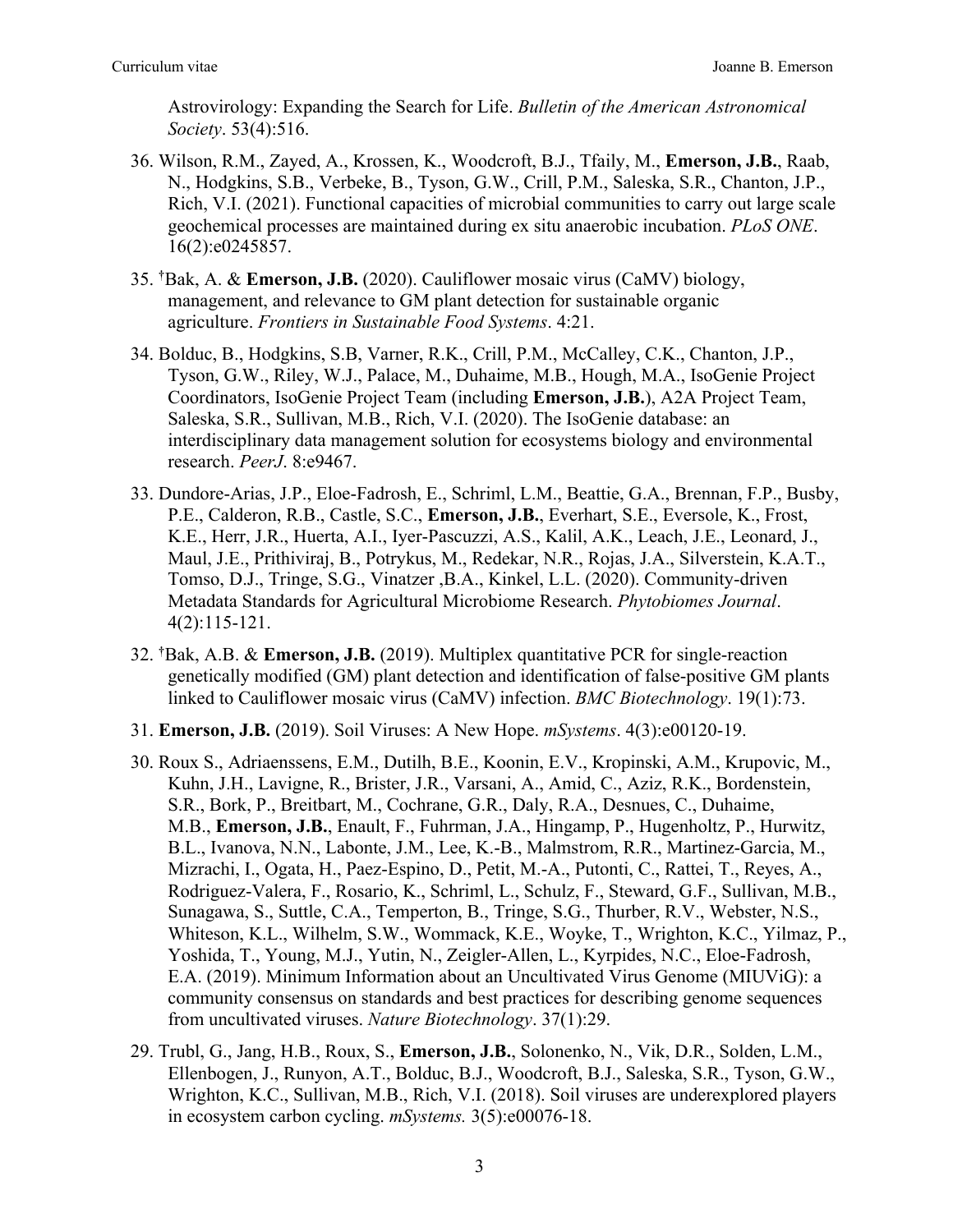- 28. **Emerson, J.B.**, Roux, S., Brum, J.R., Bolduc, B., Woodcroft, B.J., Jang, H.B., Singleton, C.M., Solden, L.M., Naas, A.E., Boyd, J.A., Hodgkins, S.B., Wilson, R.M., Trubl, G., Li, C., Frolking, S., Pope, P.B., Wrighton, K.C., Crill, P.M., Chanton, J.P., Saleska, S.R., Tyson, G.W., Rich, V.I., Sullivan, M.B. (2018). Host-linked soil viral ecology along a permafrost thaw gradient. *Nature Microbiology.* 3(8):870.
- 27. Woodcroft, B.J., Singleton, C.M., Boyd, J.A., Evans, P.N., **Emerson, J.B.**, Zayed, A.A.F., Hoelzle, R.D., Lamberton, T.O., McCalley, C.K., Hodgkins, S.B., Wilson, R.M., Purvine, S.O., Nicora, C.D., Li, C., Frolking, S., Chanton, J.P., Crill, P.M., Saleska, S.R., Rich, V.I., Tyson, G.W. (2018). Genome-centric view of carbon processing in thawing permafrost. *Nature.* 560(7716):49.
- 26. Clements, N., Keady, P., **Emerson, J.B.**, Fierer, N., Miller, S.L. (2018). Seasonal variability of airborne particulate matter and bacterial concentrations in Colorado homes. *Atmosphere*. 9(4):133.
- 25. Probst, A.J., Ladd, B., Jarett, J.K., Geller-McGrath, D.E., Sieber, C.M.K., **Emerson, J.B.**, Anantharaman, K., Thomas, B.C., Malmstrom, R.R., Stieglmeier, M., Klingl, A., Woyke, T., Ryan, C.M., Banfield, J.F. (2018). Differential depth distribution of microbial function and putative symbionts through sediment-hosted aquifers in the deep terrestrial subsurface. *Nature Microbiology.* 3:328-336*.*
- 24. Roux, S., **Emerson, J.B.**, Eloe-Fadrosh, E.A., Sullivan, M.B. (2017). Benchmarking viromics: An *in silico* evaluation of metagenome-enabled estimates of viral community composition and diversity. *PeerJ.* 5:e3817*.*
- 23. **Emerson, J.B.**, Adams, R.I., Betancourt Roman, C.M., Brooks, B.B., Coil, D.A., Dahlhausen, K., Ganz, H.H., Hartmann, E.M., Hsu, T., Justice, N.B., Paulino Lima, I.G., Luongo, J.C., Lymperopoulou, D., Gomez Silvan, C., Rothschild-Mancinelli, B., Balk, M., Huttenhower, C., Nocker, A., Vaishampayan, P., Rothschild, L.J. (2017). Schrödinger's microbes: Tools for distinguishing the living from the dead in microbial ecosystems. *Microbiome.* 5:86.
- 22. **Emerson, J.B.**, Keady, P.B., Clements, N., Morgan, E.E., Awerbuch, J., Miller, S.L., Fierer, N. (2017). High temporal variability in airborne bacterial diversity and abundance inside single-family residences. *Indoor Air*. 27(3):576-586.
- 21. Vik, D.R., Roux, S., Brum. J.R., Bolduc, B., **Emerson, J.B.**, Padilla, C.C., Stewart, F.J., Sullivan, M.B. (2017). Putative archaeal viruses from the mesopelagic ocean. *PeerJ*. 5:e3428.
- 20. Probst, A.J., Castelle, C.J., Singh, A., Brown, C.T., Anatharaman, K., Sharon, I., Hug, L.A., Burstein, D., **Emerson, J.B.**, Thomas, B.C., Banfield, J.F. (2017). Genomic resolution of a cold subsurface aquifer community provides metabolic insights for novel microbes adapted to high CO<sub>2</sub> concentrations. *Environmental Microbiology*. 19(2):459-474.
- 19. **Emerson, J.B.**, Thomas, B.C., Alvarez, W., Banfield, J.F. (2016). Metagenomic analysis of a high carbon dioxide subsurface microbial community populated by chemolithoautotrophs and bacteria and archaea from candidate phyla. *Environmental Microbiology.* 18(6):1686-1703.
- 18. Andrade, K., Logemann, J., Heidelberg, K.B., **Emerson, J.B.**, Comolli, L.R., Hug, L.A., Probst, A.J., Keillar, A., Thomas, B.C., Miller, C.S., Allen, E.E., Moreau, J.W., Brocks, J.J., Banfield, J.F. (2015). Metagenomic and lipid analyses reveal a diel cycle in a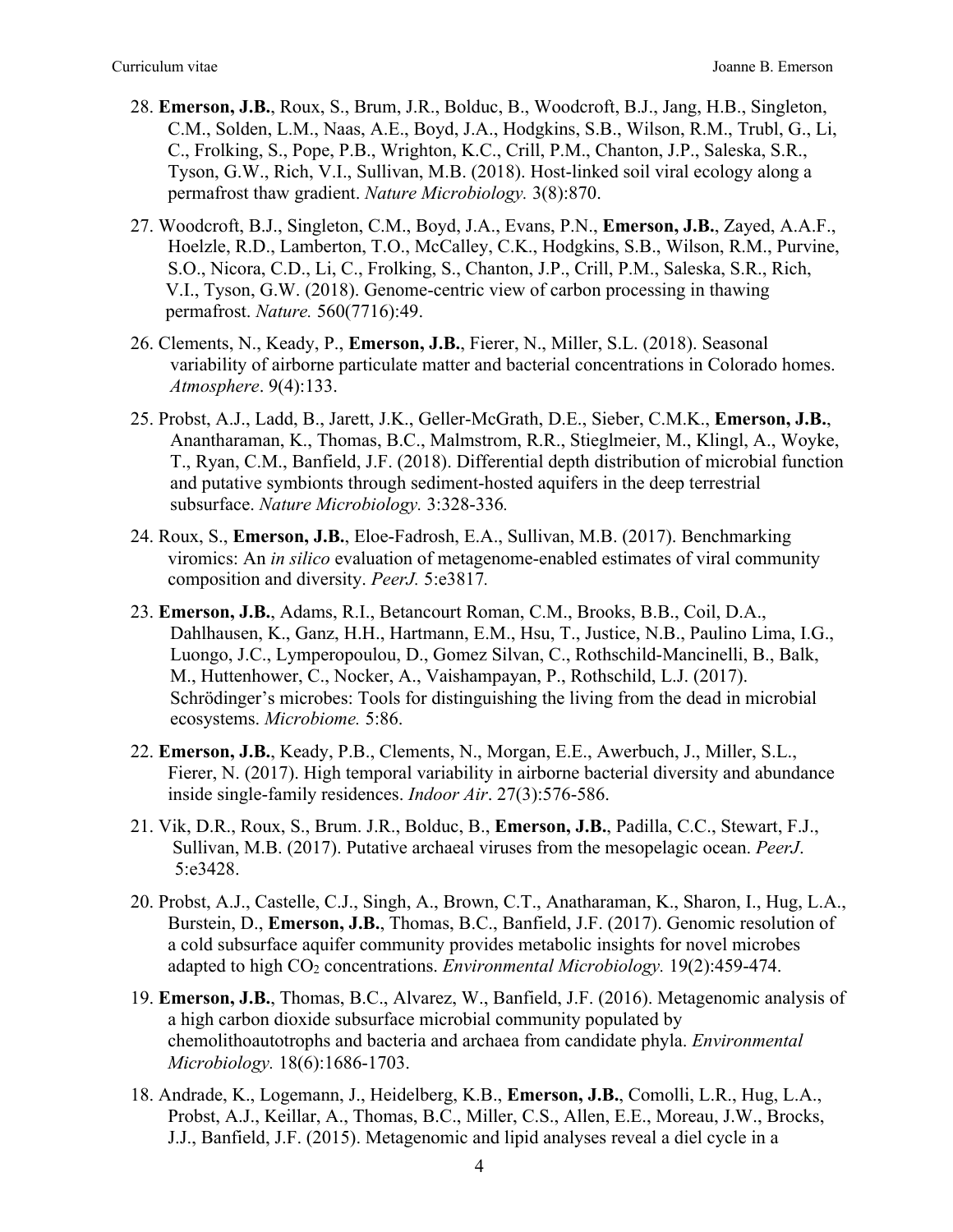hypersaline microbial ecosystem. *The ISME Journal*. 9:2697-2711.

- 17. **Emerson, J.B.**, Keady, P.B., Brewer, T.E., Clements, N., Morgan, E.E., Awerbuch, J., Miller, S.L., Fierer, N. (2015). Impacts of flood damage on airborne bacteria and fungi in homes after the 2013 Colorado Front Range flood. *Environmental Science & Technology*. 49(5):2675-2684.
- 16. Tully, B., **Emerson, J.B.**, Andrade, K., Brocks, J.J., Allen, E.E., Banfield, J.F., Heidelberg, K.B. (2014). De novo sequences of Haloquadratum walsbyi from Lake Tyrrell, Australia reveal a variable genomic landscape. *Archaea*. 2014:875784.
- 15. Probst, A.J., Weinmaier, T., Raymann, K., Perras, A., **Emerson, J.B.**, Rattei, T., Wanner, G., Klingl, A., Berg, I., Yoshinaga, M., Viehweger, B., Hinrichs, K., Thomas, B.C., Meck, S., Auerbach, A.K., Heise, M., Schintlmeister, A., Schmid, M., Wagner, M., Gribaldo, S., Banfield, J.F., Moissl-Eichinger, C. (2014). Biology of a widespread uncultivated archaeon that contributes to carbon fixation in the subsurface. *Nature Communications*. 5:5497.
- 14. Podell, S., **Emerson, J.B.**, Jones, C.M., Ugalde, J.A., Welch, S., Heidelberg, K.B., Banfield, J.F., Allen, E.E. (2014). Seasonal fluctuations in ionic concentrations drive microbial succession in a hypersaline lake community. *The ISME Journal*. 8(5):979-990.
- 13. Bowers, R.M., Clements, N., **Emerson, J.B.**, Wiedinmyer, C., Hannigan, M.P., Fierer, N. (2013). Seasonal variability in the bacterial and fungal diversity of the near-surface atmosphere. *Environmental Science & Technology.* 47(21):12097-12106.
- 12. Doll, H.M., Armitage, D.W., Daly, R.A., **Emerson, J.B.**, Goltsman, D.A., Yelton, A.P., Kerekes, J., Firestone, M.K., Potts, M.D. (2013). Utilizing novel diversity estimators to quantify multiple dimensions of microbial biodiversity across domains. *BMC Microbiology*. 13:259.
- 11. **Emerson, J.B.**, Thomas, B.C., Andrade, K., Heidelberg, K.B., Banfield, J.F. (2013). New approaches indicate constant viral diversity despite shifts in assemblage structure in an Australian hypersaline lake. *Applied and Environmental Microbiology.* 79(21):6755-6764.
- 10. **Emerson, J.B.**, Andrade, K., Thomas, B.C., Norman, A., Allen, E.E., Heidelberg, K.B, Banfield, J.F. (2013). Virus-host and CRISPR dynamics in archaea-dominated hypersaline Lake Tyrrell, Victoria, Australia. *Archaea*. 2013:370871.
- 9. Heidelberg, K.B., Nelson, W.C., Holm, J.B., Eisenkolb, N., Andrade, K., **Emerson, J.B.** (2013). Characterization of eukaryotic microbial diversity in hypersaline Lake Tyrrell, Australia. *Frontiers in Microbiology*. 13(4):115.
- 8. **Emerson, J.B.**, Thomas, B.C., Andrade, K., Allen, E.E., Heidelberg, K.B, Banfield, J.F. (2012). Dynamic viral populations in hypersaline systems as revealed by metagenomic assembly. *Applied and Environmental Microbiology.* 78(17):6309-6320.
- 7. Narasingarao, P., Podell, S., Ugalde, J.A., Brochier-Armanet, C., **Emerson, J.B.**, Brocks, J.J., Heidelberg, K.B., Banfield, J.F., Allen, E.E. (2012). *De novo* metagenomic assembly reveals abundant, novel major lineage of Archaea in hypersaline microbial communities. *The ISME Journal*. 6(1):81-93.
- 6. Bik, E.M., Long, C.D., Armitage, G.C., Loomer, P., **Emerson, J.**, Mongodin, E.F., Nelson, K.E., Gill, S.R., Fraser-Liggett, C.M., and Relman, D.A. (2010). Bacterial diversity in the oral cavity of 10 healthy individuals*. The ISME Journal.* 4(8):962-974.